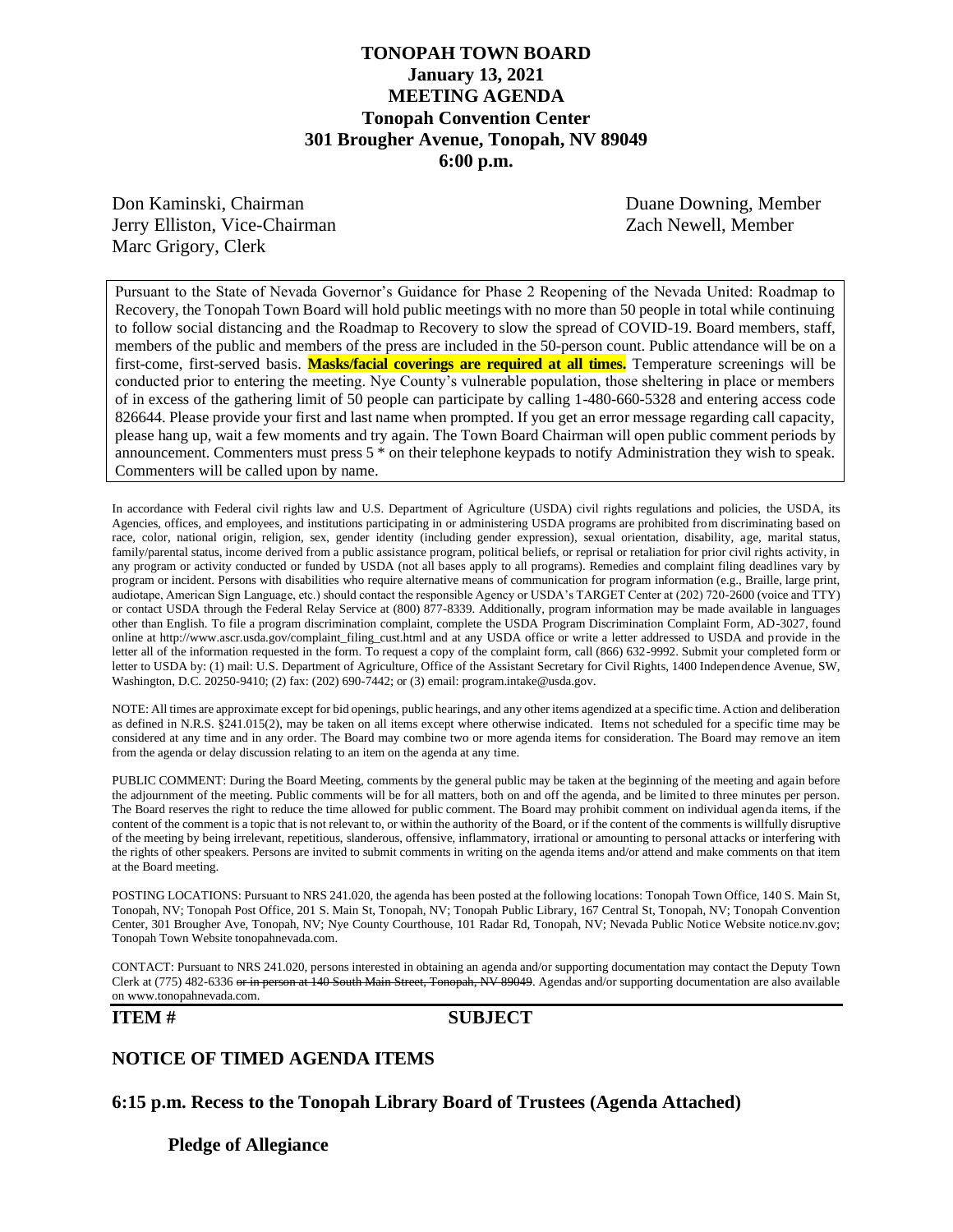- 1. Public Comment Three minute time limit per person for matters both on and off the agenda. No action will be taken by the Board.
- 2. For Possible Action Approval of the Agenda for the Tonopah Town Board Meeting held this day, January 13, 2021.
- 3. Election of Officers Chairman, Vice Chairman, Clerk
- 4. For Possible Action Discussion, deliberation, and possible action to approve minutes, in context, from the regular meetings held December 23, 2020.
- 5. Town Board Member's, Department Manager's, Nye County Commissioner's and Tonopah Main Street Comments This item is limited to announcements and/or topics/issues proposed for future meetings / workshops.
- 6. For Presentation Only Presentation of plaque for years of service to former Tonopah Town Board Member Mark Sain.
- 7. [For Presentation Only](https://www.tonopahnevada.com/agendas/backup-2021/1-13-2021-item-7.pdf) Presentation and discussion about a proposal to amend Nye County Code Section 15.16.110 Penalties, by adding subsection (A) Unpermitted Work. (Petitioner: Nye County Planning Director Brett Wagoner)
- 8. [For Possible Action](https://www.tonopahnevada.com/agendas/backup-2021/1-13-2021-item-8.pdf) Discussion, deliberation, and possible action to proclaim January 2021 as National Radon Action Month. (Petitioner: Susan Howe – University Nevada Reno)
- 9. [For Possible Action](https://www.tonopahnevada.com/agendas/backup-2021/1-13-2021-item-9.pdf) Discussion, deliberation and possible decision regarding Town of Tonopah Union Plaza and Convention Center Parking Lots Project and comments received, if any, pursuant to public notice published as required by Section  $2(a)(4)$  of Executive Order 11988 for Floodplain Management and implemented by HUD Regulations found at 24 CFR 55.20(b) for the HUD action that is within and/or affects a floodplain; Evaluate the potential impacts, direct and indirect, and make a determination of locating the proposed project in the floodplain. (Petitioner: Administrative Manager Chris Mulkerns)
- 10. [For Possible Action](https://www.tonopahnevada.com/agendas/backup-2021/1-13-2021-item-10.pdf) Discussion, deliberation and possible decision to present a preliminary application for Round 2 and 3 of the Community Development Block Grant – COVID-19 grant program to request funds for the installation of a generator(s) at the Tonopah Convention Center.

(Petitioner: Administrative Manager Chris Mulkerns & Utility Manager Joe Westerlund)

- 11. [For Possible Action](https://www.tonopahnevada.com/agendas/backup-2021/1-13-2021-item-11.pdf) Discussion, deliberation and possible action to rename the Tonopah Rodeo Grounds as the Tonopah Fairgrounds and Arena. (Petitioner: Administrative Manager Chris Mulkerns & Utility Manager Joe Westerlund)
- 12. [For Possible Action](https://www.tonopahnevada.com/agendas/backup-2021/1-13-2021-item-12.pdf) Discussion, deliberation and possible action to award the bid for the Tonopah Fairgrounds/Arena Project (PWP-NY-2021-172) (Petitioner: Administrative Manager Chris Mulkerns & Utility Manager Joe Westerlund)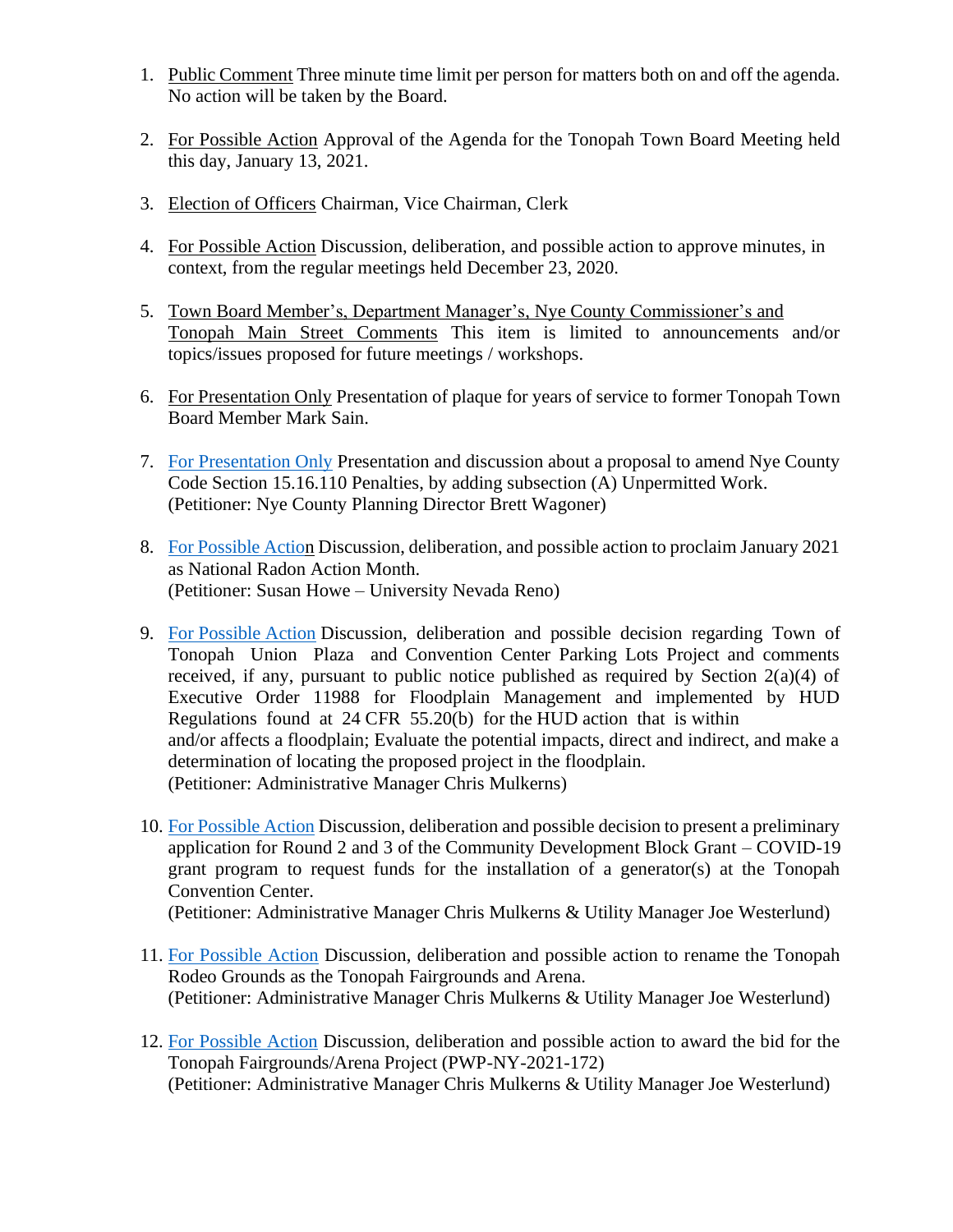- 13. [For Possible Action](https://www.tonopahnevada.com/agendas/backup-2021/1-13-2021-item-13.pdf) Discussion, deliberation and possible action to advertise to bid the Tonopah Fairgrounds/Arena Lighting Project. (Petitioner: Administrative Manager Chris Mulkerns & Utility Manager Joe Westerlund)
- 14. For Possible Action Discussion, deliberation and possible decision regarding the repair and replacement of mural/vinyl owned by Town of Tonopah (Railroad Depot Mural) (Petitioner: Chairman Don Kaminski)
- 15. For Possible Action Discussion, deliberation, and possible action on Department Budget Reports.
- 16. [For Possible Action](https://www.tonopahnevada.com/agendas/backup-2021/StaffReports-1-13-21.pdf) Discussion, deliberation, and possible action on Department Staff Reports:
	- a) Town Administration
	- b) Town Maintenance
	- c) Fire Department
	- d) Pool
	- e) Parks
	- f) Rodeo Grounds
	- g) Joe Friel Sports Complex
	- h) Tonopah Historic Mining Park
	- i) Convention Center
	- j) Tourism/Events, Room Tax
	- k) Capital Projects
	- l) Tonopah Public Utilities Water Fund: Administration, Operations, Distribution, Transmissions, Wells
	- m) Tonopah Public Utilities Sewer Fund: Administration, Operations, Treatment Plant
- 17. Correspondence Review and discussion; no action will be taken.
- 18. For Possible Action Approval of vouchers for payment.
- 19. Public Comment Three minute time limit per person for matters both on and off the agenda. No action will be taken by the Board.
- 20. For Possible Action Adjourn.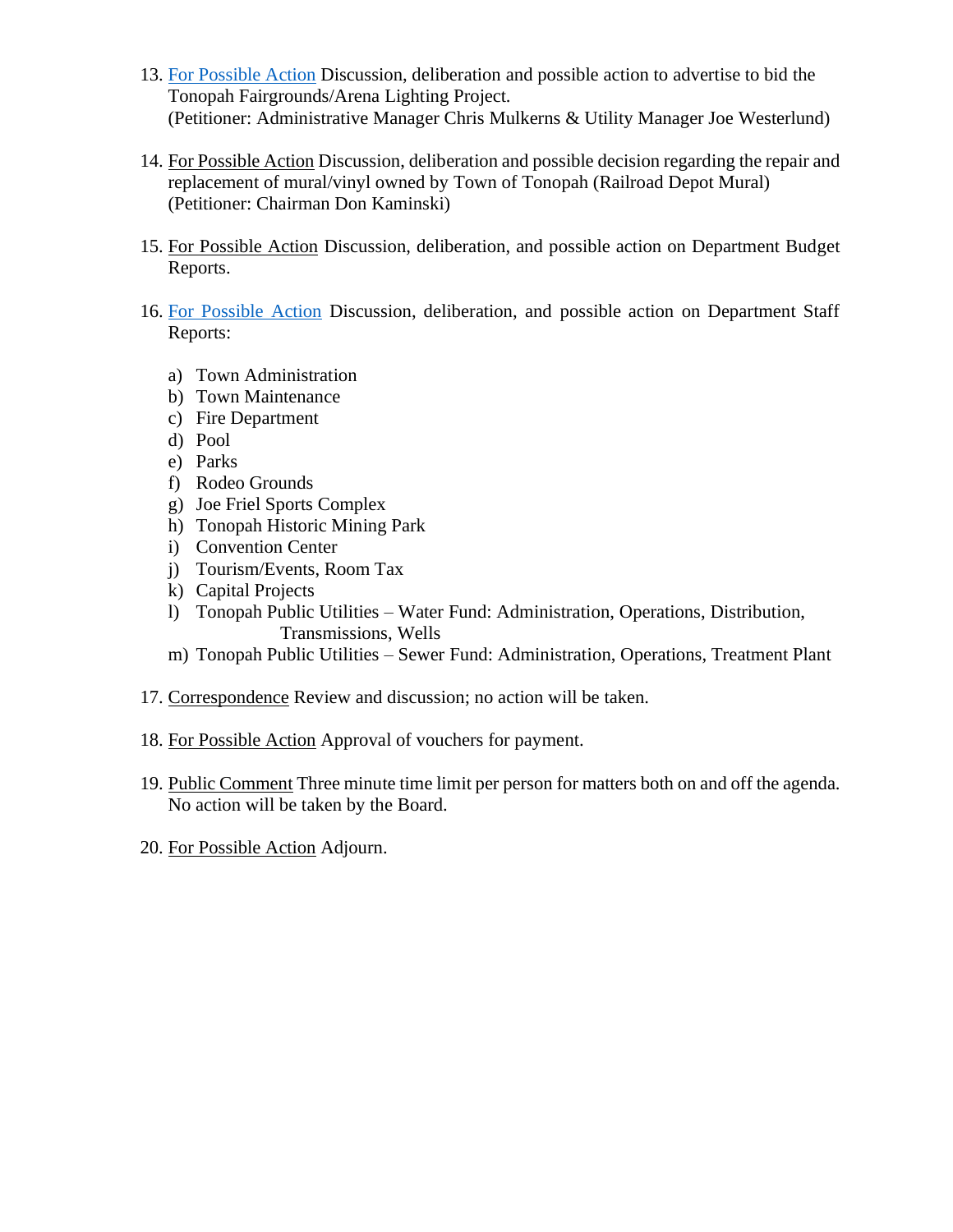# **TONOPAH LIBRARY DISTRICT BOARD OF TRUSTEES January 13, 2021 MEETING AGENDA Tonopah Convention Center 301 Brougher Avenue, Tonopah, NV 89049 6:15 p.m.**

Don Kaminski, Vice-Chairman Jerry Elliston, Trustee Marc Grigory, Clerk Zach Newell, Trustee

, Chairman Duane Downing, Trustee

Pursuant to the State of Nevada Governor's Guidance for Phase 2 Reopening of the Nevada United: Roadmap to Recovery, the Tonopah Library District Board of Trustees will hold public meetings with no more than 50 people in total while continuing to follow social distancing and the Roadmap to Recovery to slow the spread of COVID-19. Board members, staff, members of the public and members of the press are included in the 50-person count. Public attendance will be on a first-come, first-served basis. Temperature screenings will be conducted prior to entering the meeting. **Masks/face coverings are required at all times.** Nye County's vulnerable population, those sheltering in place or members of in excess of the gathering limit of 50 people can participate by calling 1-480-660-5328 and entering access code 826644. Please provide your first and last name when prompted. If you get an error message regarding call capacity, please hang up, wait a few moments and try again. The Tonopah Library District Board of Trustees Chairman will open public comment periods by announcement. Commenters must press 5 \* on their telephone keypads to notify Administration they wish to speak. Commenters will be called upon by name.

In accordance with Federal civil rights law and U.S. Department of Agriculture (USDA) civil rights regulations and policies, the USDA, its Agencies, offices, and employees, and institutions participating in or administering USDA programs are prohibited from discriminating based on race, color, national origin, religion, sex, gender identity (including gender expression), sexual orientation, disability, age, marital status, family/parental status, income derived from a public assistance program, political beliefs, or reprisal or retaliation for prior civil rights activity, in any program or activity conducted or funded by USDA (not all bases apply to all programs). Remedies and complaint filing deadlines vary by program or incident. Persons with disabilities who require alternative means of communication for program information (e.g., Braille, large print, audiotape, American Sign Language, etc.) should contact the responsible Agency or USDA's TARGET Center at (202) 720-2600 (voice and TTY) or contact USDA through the Federal Relay Service at (800) 877-8339. Additionally, program information may be made available in languages other than English. To file a program discrimination complaint, complete the USDA Program Discrimination Complaint Form, AD-3027, found online at http://www.ascr.usda.gov/complaint\_filing\_cust.html and at any USDA office or write a letter addressed to USDA and provide in the letter all of the information requested in the form. To request a copy of the complaint form, call (866) 632-9992. Submit your completed form or letter to USDA by: (1) mail: U.S. Department of Agriculture, Office of the Assistant Secretary for Civil Rights, 1400 Independence Avenue, SW, Washington, D.C. 20250-9410; (2) fax: (202) 690-7442; or (3) email: program.intake@usda.gov.

NOTE: All times are approximate except for bid openings, public hearings, and any other items agendized at a specific time. Action and deliberation as defined in N.R.S. §241.015(2), may be taken on all items except where otherwise indicated. Items not scheduled for a specific time may be considered at any time and in any order. The Board may combine two or more agenda items for consideration. The Board may remove an item from the agenda or delay discussion relating to an item on the agenda at any time.

PUBLIC COMMENT: During the Board Meeting, comments by the general public may be taken at the beginning of the meeting and again before the adjournment of the meeting. Public comments will be for all matters, both on and off the agenda, and be limited to three minutes per person. The Board reserves the right to reduce the time allowed for public comment. The Board may prohibit comment on individual agenda items, if the content of the comment is a topic that is not relevant to, or within the authority of the Board, or if the content of the comments is willfully disruptive of the meeting by being irrelevant, repetitious, slanderous, offensive, inflammatory, irrational or amounting to personal attacks or interfering with the rights of other speakers. Persons are invited to submit comments in writing on the agenda items and/or attend and make comments on that item at the Board meeting.

POSTING LOCATIONS: Pursuant to NRS 241.020, the agenda has been posted at the following locations: Tonopah Town Office, 140 S. Main St, Tonopah, NV; Tonopah Post Office, 201 S. Main St, Tonopah, NV; Tonopah Public Library, 167 Central St, Tonopah, NV; Tonopah Convention Center, 301 Brougher Ave, Tonopah, NV; Nye County Courthouse, 101 Radar Rd, Tonopah, NV; Nevada Public Notice Website notice.nv.gov; Tonopah Town Website tonopahnevada.com.

CONTACT: Pursuant to NRS 241.020, persons interested in obtaining an agenda and/or supporting documentation may contact the Deputy Town Clerk at (775) 482-6336 or in person at 140 South Main Street, Tonopah, NV 89049. Agendas and/or supporting documentation are also available on www.tonopahnevada.com.